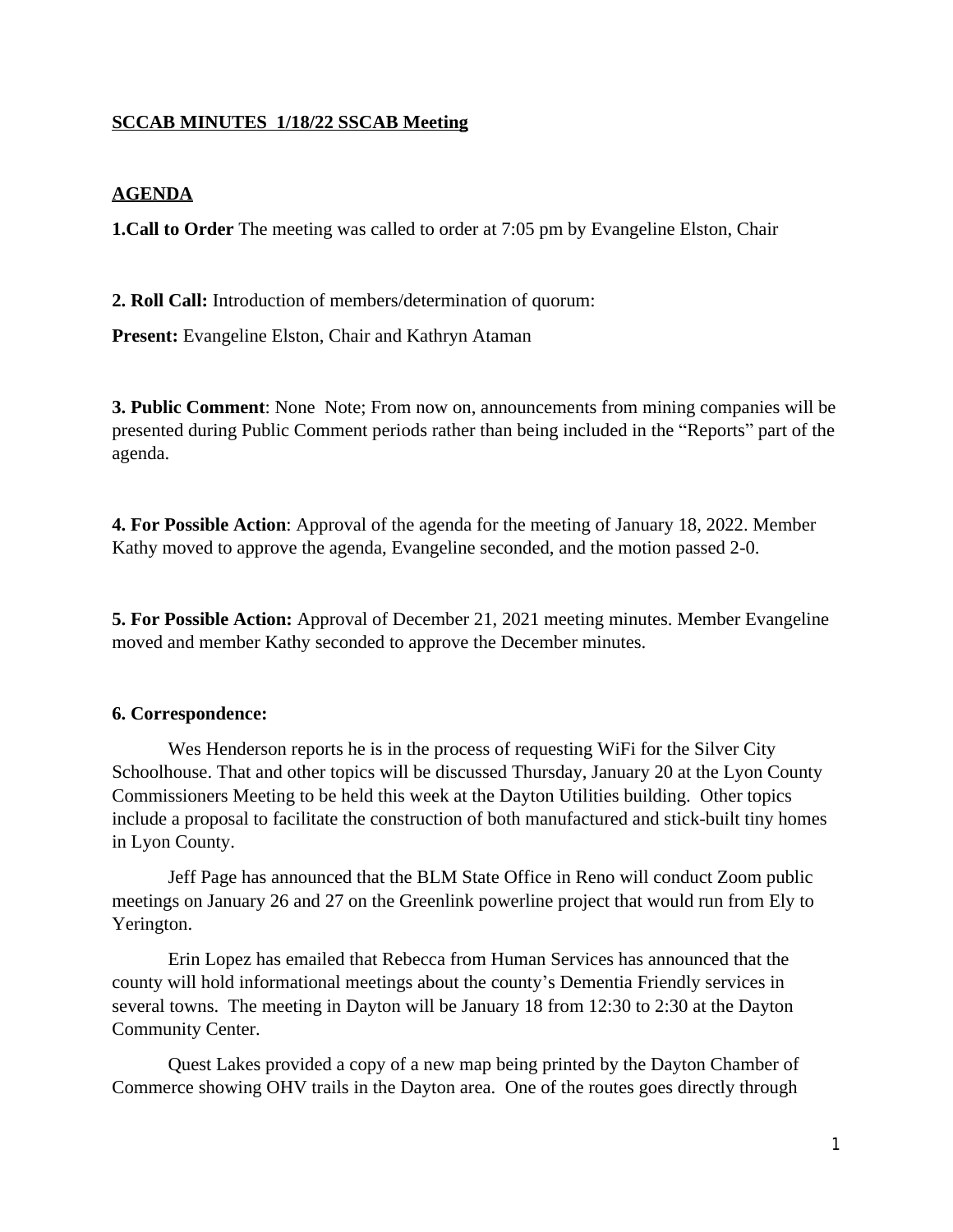Silver City. The SCCAB had not been notified of the preparation of this map and did not have an opportunity to comment on the identification of suitable trails. Preparation of the map was funded by Travel Nevada. There was some discussion on this topic.

**7. Reports (**the Cemetery Committee will be added to the list of reports in future)

Lyon County board openings:

There are openings on several county boards, including Parks and Recreation. All county residents are eligible to apply.

Commissioners/County Officials: None

Lyon County Planning Commission: None

Lyon County Sheriff's Dept.: None

County Parks and Recreation: None

Silver City Vol Fire Dept.:

The dept. reports that the annual Christmas party was well-attended. They also report that they are in need of additional fire fighters, but will soon have an additional paramedic and an EMT (Noel and Chali).

Silver City Arts Group

This committee met last week and discussed ideas for arts activities for the coming year. The ideas include reviving the monthly coffee house evenings, concerts, a poetry series, and a fund raiser on Pi Day, March 14, when pies will be auctioned off to raise money for the arts program.

**8. For Discussion Only:** Welcome to new board member Jonathon Brynside. He will start next month.

# **9. For Discussion and Possible Action**- CAB Board officer elections

Kathy Ataman was elected Secretary of the Board

#### **10. For Discussion and Possible Action-Cemetery Committee report**

Erich Obermayr reports that the Committee is in discussions with the County about possible ways to expand the capacity of the Silver City Cemetery. Representatives from the county (Doug Holstead and Judge Smith) did a field visit to the cemetery on January 5 with the SC Cemetery